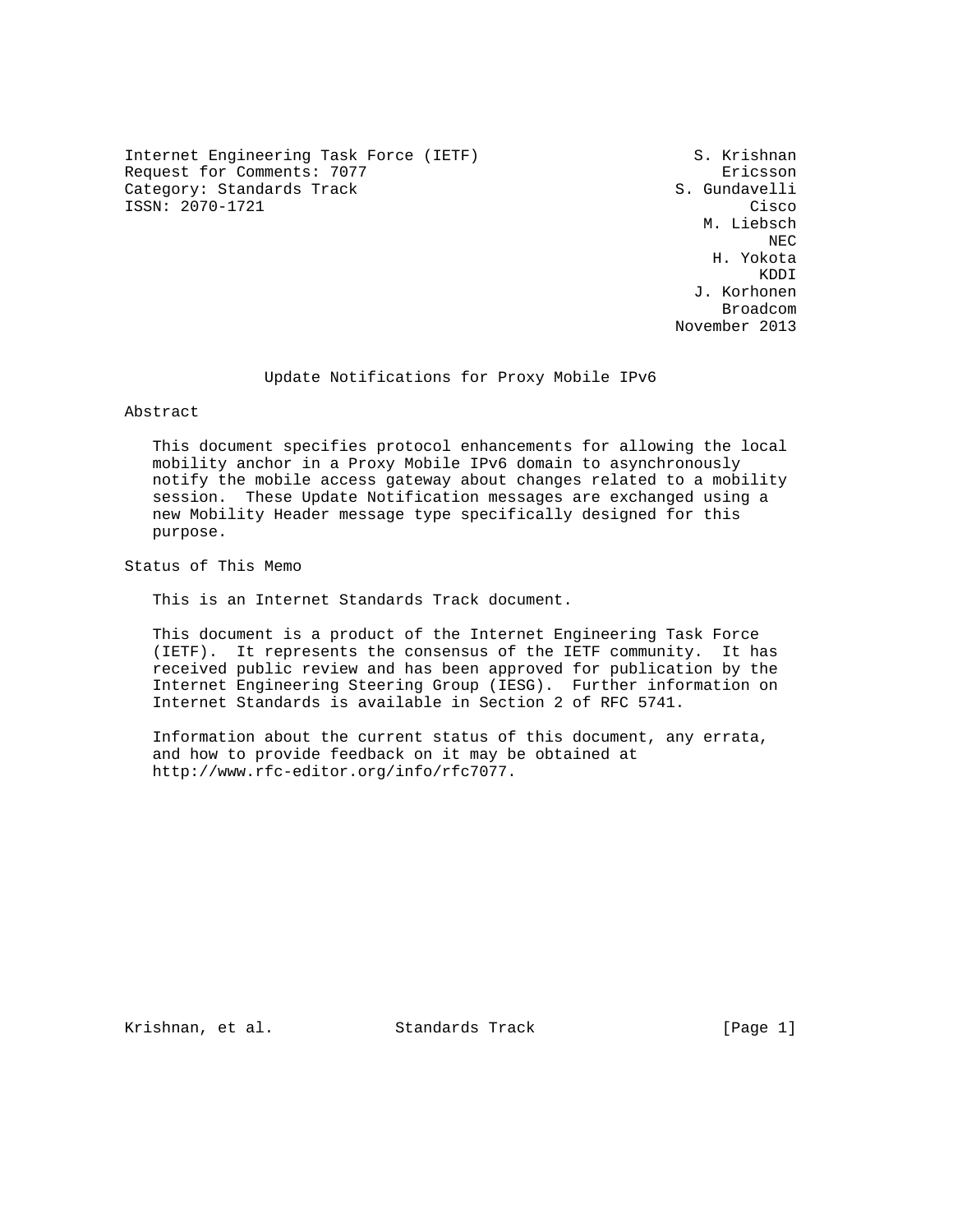# Copyright Notice

 Copyright (c) 2013 IETF Trust and the persons identified as the document authors. All rights reserved.

 This document is subject to BCP 78 and the IETF Trust's Legal Provisions Relating to IETF Documents

 (http://trustee.ietf.org/license-info) in effect on the date of publication of this document. Please review these documents carefully, as they describe your rights and restrictions with respect to this document. Code Components extracted from this document must include Simplified BSD License text as described in Section 4.e of the Trust Legal Provisions and are provided without warranty as described in the Simplified BSD License.

# Table of Contents

|    | 3. Notification Message - Usage Examples 4                |
|----|-----------------------------------------------------------|
|    |                                                           |
|    |                                                           |
|    | 4.2. Update Notification Acknowledgement (UPA) 7          |
|    |                                                           |
|    | 5.1. Constructing the Update Notification Message 10      |
|    | 5.2. Receiving the Update Notification Acknowledgement    |
|    |                                                           |
|    |                                                           |
|    | 6.1. Receiving the Update Notification Message 12         |
|    | 6.2. Constructing the Update Notification Acknowledgement |
|    |                                                           |
|    |                                                           |
|    |                                                           |
| 9. |                                                           |
|    |                                                           |
|    |                                                           |
|    |                                                           |
|    |                                                           |

Krishnan, et al. Standards Track [Page 2]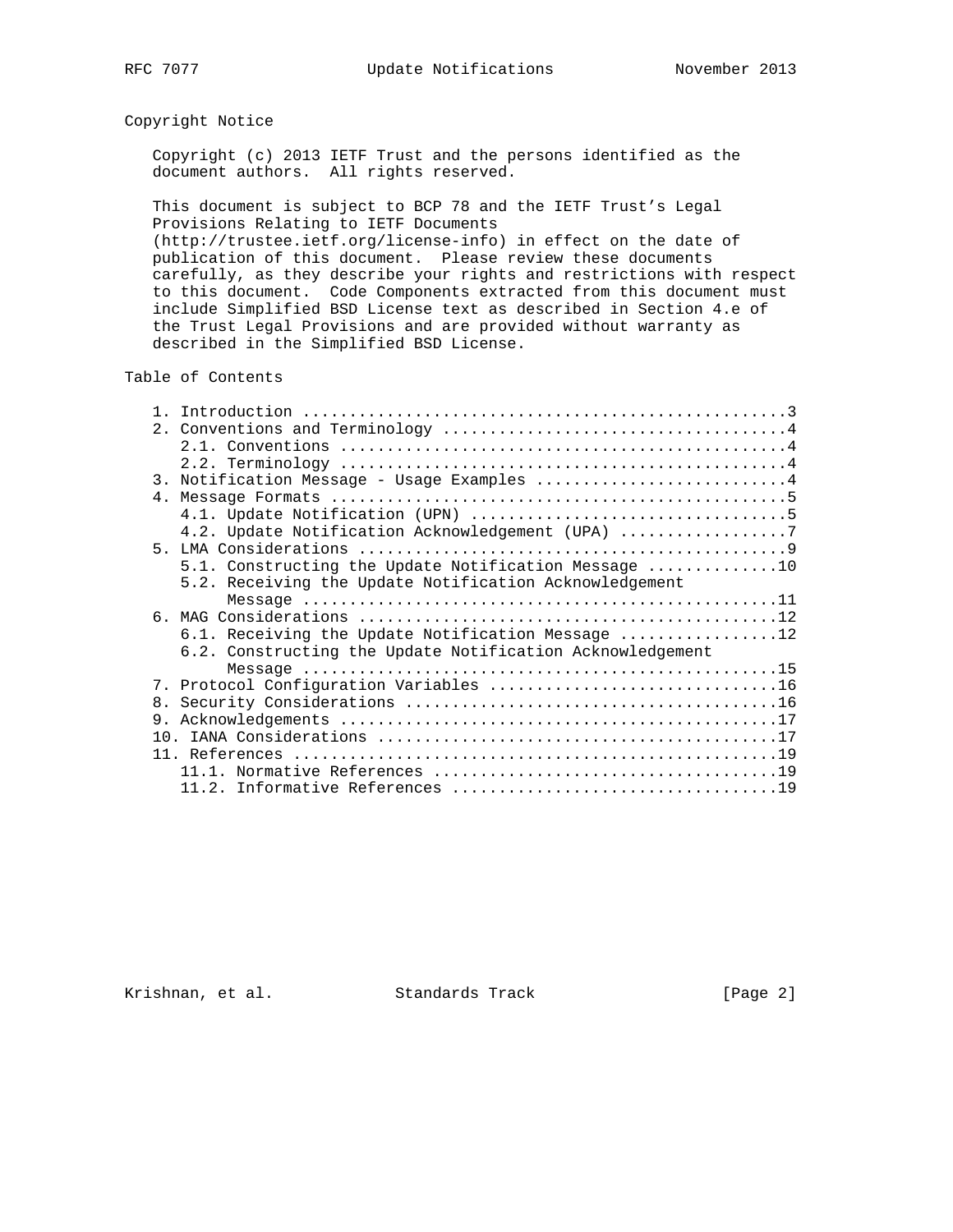# 1. Introduction

 In some situations, there is a need for the local mobility anchor (LMA) to send asynchronous notification messages to the mobile access gateway (MAG) in the course of a mobility session. These situations include changes to mobility session parameters and policy parameters. In this context, "Asynchronous messages" is used to mean messages that are not synchronous with the Proxy Binding Update and Proxy Binding Acknowledgement messages of the base Proxy Mobile IPv6 specification [RFC5213]. The base Proxy Mobile IPv6 specification does not have a provision for sending unsolicited Update Notification messages from the local mobility anchor to the mobile access gateway.

 Proxy Mobile IPv6 [RFC5213] is a network-based mobility management protocol. It is designed to provide IP mobility management support to a mobile node without requiring the participation of the mobile node in any IP mobility-related signaling. The protocol defines two mobility management entities: the LMA and the MAG. These entities are responsible for managing IP mobility management support for a mobile node in a Proxy Mobile IPv6 domain. The setup of the mobility session is initiated by the mobile access gateway by sending a Proxy Binding Update message and acknowledged by the local mobility anchor in the Proxy Binding Acknowledgement message. Once the mobility session is set up, currently there is no mechanism for the local mobility anchor to inform the mobile access gateway about changes to the mobility session or any parameters related to the mobility session. However, there are mechanisms in the Proxy Mobile IPv6 protocol that allow a local mobility anchor to send signaling messages to the mobile access gateway asynchronously, as defined in the Proxy Mobile IPv6 Heartbeat message [RFC5847] or in the Binding Revocation message [RFC5846], but these signaling messages are designed for a very specific purpose and are not sufficient for supporting a notification framework.

 One such scenario where such a mechanism is needed is when the local mobility anchor wants to inform the mobile access gateway that it needs to re-register the mobility session for a mobile node. It is possible to achieve a similar effect by using a short lifetime for the mobility sessions, but in several networks this results in an unacceptable, and mostly unnecessary, increase in the signaling load and overhead. A more suitable scenario would be to enable demand-based signaling from the local mobility anchor to one or more mobile access gateways. Another example is when there is a change in a QoS policy [PMIPv6-QoS], an IP flow mobility policy [PMIPv6-FLOW-MOB], or an IPv4 traffic offload policy [RFC6909] for a mobility session. In this case, the local mobility anchor wants to request that the mobile access gateway perform re-registration of the

Krishnan, et al. Standards Track [Page 3]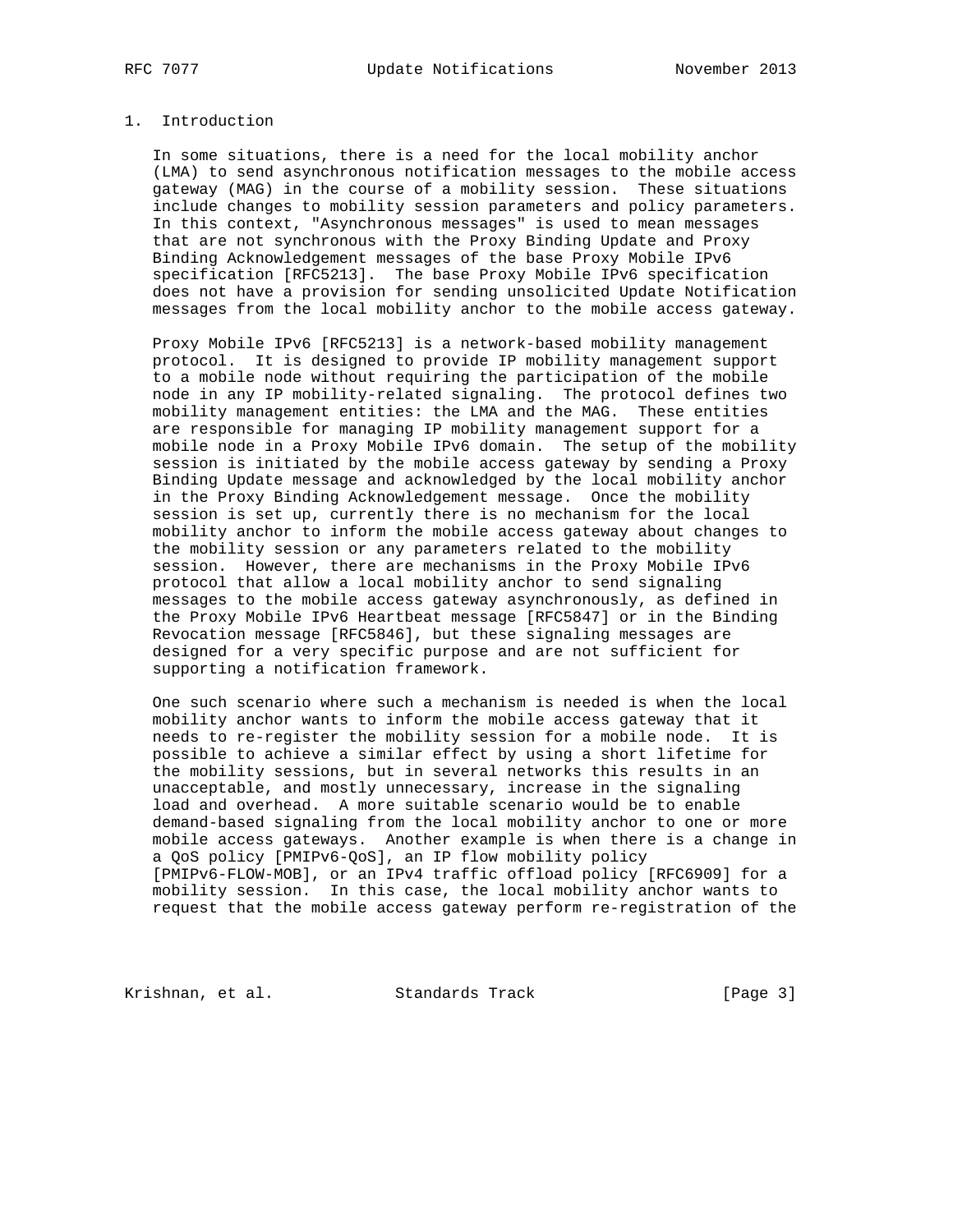mobility session in order to update the policies associated with the mobility session of a mobile node.

 This document defines a new Mobility Header message for allowing the local mobility anchor to send notification messages to the mobile access gateway and a corresponding Mobility Header message for the mobile access gateway to acknowledge the notification message. The purpose of the notification message is twofold: (1) to enable the local mobility anchor to notify the mobile access gateway about the updated session parameters and (2) to enable the local mobility anchor to request that the mobile access gateway renegotiate the session parameters.

- 2. Conventions and Terminology
- 2.1. Conventions

 The key words "MUST", "MUST NOT", "REQUIRED", "SHALL", "SHALL NOT", "SHOULD", "SHOULD NOT", "RECOMMENDED", "MAY", and "OPTIONAL" in this document are to be interpreted as described in RFC 2119 [RFC2119].

2.2. Terminology

 All the mobility-related terms used in this document are to be interpreted as defined in the base Proxy Mobile IPv6 specifications [RFC5213] and [RFC5844].

3. Notification Message - Usage Examples

 Use Case 1: Consider a use case where the local mobility anchor wants the mobile access gateway to re-register a specific mobility session.

| ΜN | MAG | T MA |          |                                                                                   |
|----|-----|------|----------|-----------------------------------------------------------------------------------|
|    |     |      |          | Mobile Node Attach                                                                |
|    |     |      | 2.       | Proxy Binding Update                                                              |
|    |     |      | 3.       | Proxy Binding Acknowledgement                                                     |
|    |     |      | 4.       | Tunnel/Route Setup                                                                |
|    |     |      | 5.<br>б. | Update Notification (FORCE-REREGISTRATION)<br>Update Notification Acknowledgement |
|    |     |      | 8.       | Proxy Binding Update<br>Proxy Binding Acknowledgement                             |

Figure 1: Update Notification: FORCE-REREGISTRATION

Krishnan, et al. Standards Track [Page 4]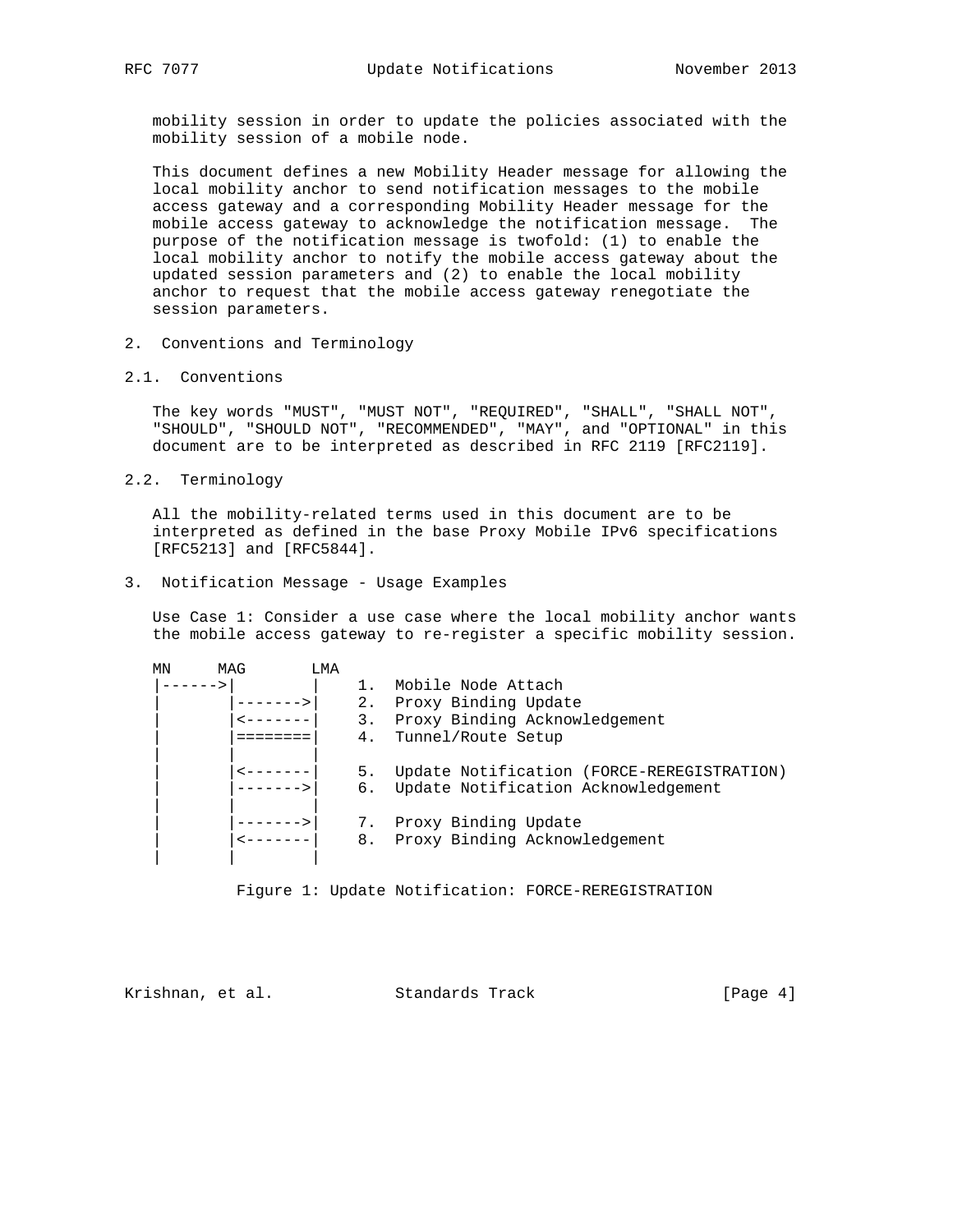Use Case 2: Consider a use case where the local mobility anchor wants to notify the mobile access gateway of the updated session parameters, for example, an updated QoS profile or an updated IPv4 offload policy.

| MAG<br>LMA<br>ΜN |       |                                                    |
|------------------|-------|----------------------------------------------------|
|                  |       | Mobile Node Attach                                 |
|                  | $2$ . | Proxy Binding Update                               |
|                  | 3.    | Proxy Binding Acknowledgement                      |
|                  | 4.    | Tunnel/Route Setup                                 |
|                  | 5.    | Update Notification<br>(UPDATE-SESSION-PARAMETERS) |
|                  | 6.    | Update Notification Acknowledgement                |
|                  |       | MAG applies the new policy option                  |
|                  |       |                                                    |

Figure 2: Update Notification: UPDATE-SESSION-PARAMETERS

4. Message Formats

4.1. Update Notification (UPN)

 The Update Notification is a Mobility Header message that has an MH Type value of 19. It is used by the local mobility anchor to notify the mobile access gateway that some parameters related to the mobility session have changed.

The format of the Update Notification message is as follows:

|  |  |  |                     |  |  |  |                  |  |  | 0 1 2 3 4 5 6 7 8 9 0 1 2 3 4 5 6 7 8 9 0 1 2 3 4 5 6 7 8 9 0 1 |          |  |  |  |
|--|--|--|---------------------|--|--|--|------------------|--|--|-----------------------------------------------------------------|----------|--|--|--|
|  |  |  |                     |  |  |  |                  |  |  | -+-+-+-+-+-+-+-+-+                                              |          |  |  |  |
|  |  |  |                     |  |  |  |                  |  |  | Sequence #                                                      |          |  |  |  |
|  |  |  |                     |  |  |  |                  |  |  |                                                                 |          |  |  |  |
|  |  |  | Notification Reason |  |  |  | A D              |  |  |                                                                 | Reserved |  |  |  |
|  |  |  |                     |  |  |  |                  |  |  |                                                                 |          |  |  |  |
|  |  |  |                     |  |  |  |                  |  |  |                                                                 |          |  |  |  |
|  |  |  |                     |  |  |  |                  |  |  |                                                                 |          |  |  |  |
|  |  |  |                     |  |  |  |                  |  |  |                                                                 |          |  |  |  |
|  |  |  |                     |  |  |  |                  |  |  |                                                                 |          |  |  |  |
|  |  |  |                     |  |  |  | Mobility options |  |  |                                                                 |          |  |  |  |
|  |  |  |                     |  |  |  |                  |  |  |                                                                 |          |  |  |  |
|  |  |  |                     |  |  |  |                  |  |  |                                                                 |          |  |  |  |

Figure 3: Update Notification Message

Krishnan, et al. Standards Track [Page 5]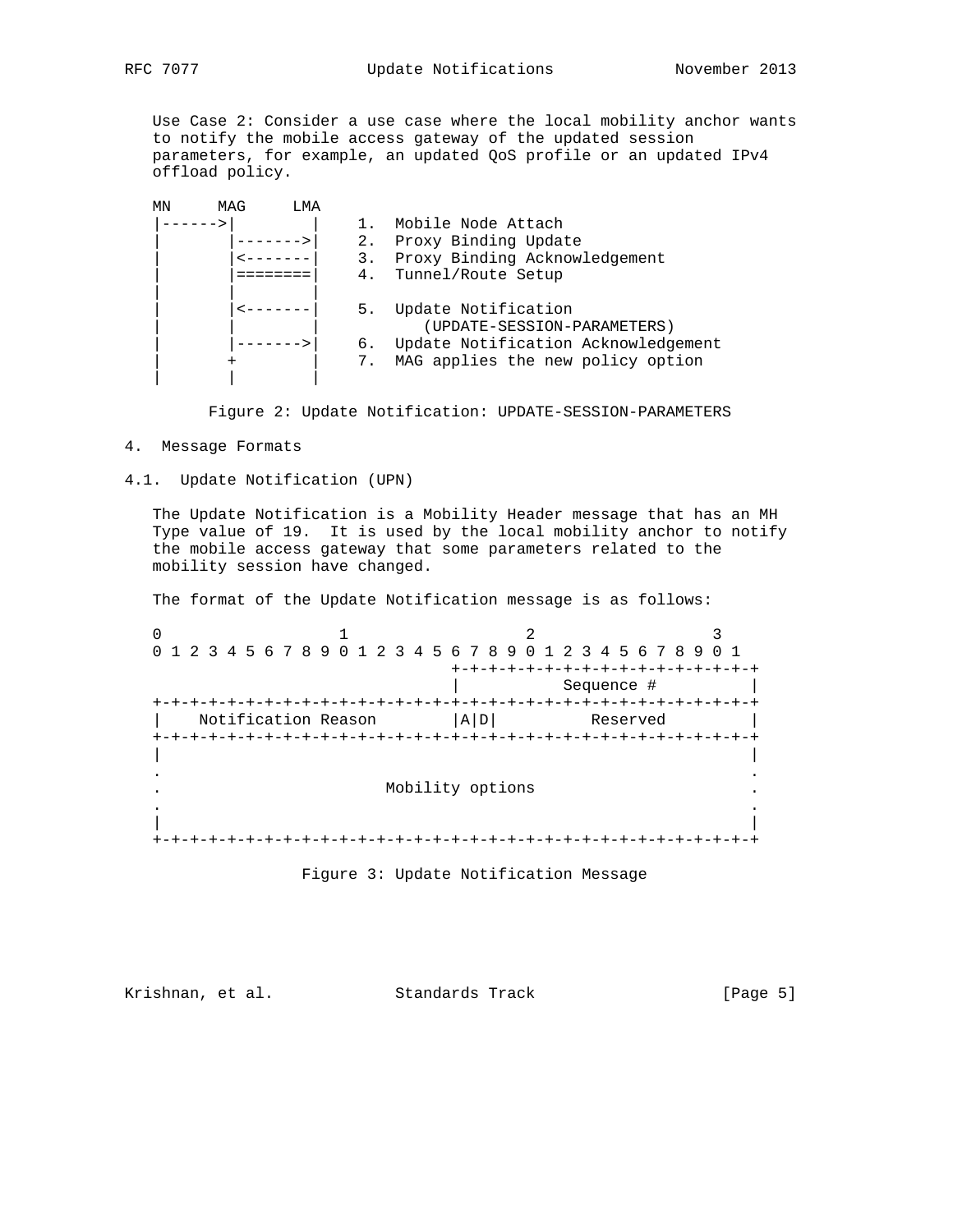# Sequence Number

 This 16-bit unsigned integer is used by the local mobility anchor to match the received Update Notification Acknowledgement message with this Update Notification message. This Sequence Number could be a random number and can be managed under the same variable used in Proxy Mobile IPv6 signaling messages [RFC5213]. Implementations MUST ensure that there is no collision between the Sequence Numbers of all outstanding Update Notification messages at any time.

Notification Reason

 This 16-bit unsigned integer indicates the Notification Reason code. This code corresponds to the reason that the local mobility anchor sent the Update Notification to the mobile access gateway. This field does not contain any structure and MUST be treated as an enumeration. The reason code can indicate a vendor-specific reason if the semantics of the Update Notification message are to be based on the attached vendor-specific options, not solely from the reason code. These attached options can be deployment specific and are not specified in this document. The following Notification Reason values are currently defined:

- (0) Reserved This value is currently reserved and cannot be used.
- (1) FORCE-REREGISTRATION Request to re-register the session by sending a Proxy Binding Update for the mobility session.
- (2) UPDATE-SESSION-PARAMETERS Request to apply the updated session parameters obtained from the message on the mobility session.
- (3) VENDOR-SPECIFIC-REASON This Notification Reason is for vendor-specific use. The processing rules are to be based on the Vendor-Specific Mobility option(s) [RFC5094] present in the message.
- (4) ANI-PARAMS-REQUESTED Request to send currently known Access Network Identifier (ANI) [RFC6757] parameters for the mobility session.
- (255) Reserved This value is currently reserved and cannot be used.

Krishnan, et al. Standards Track [Page 6]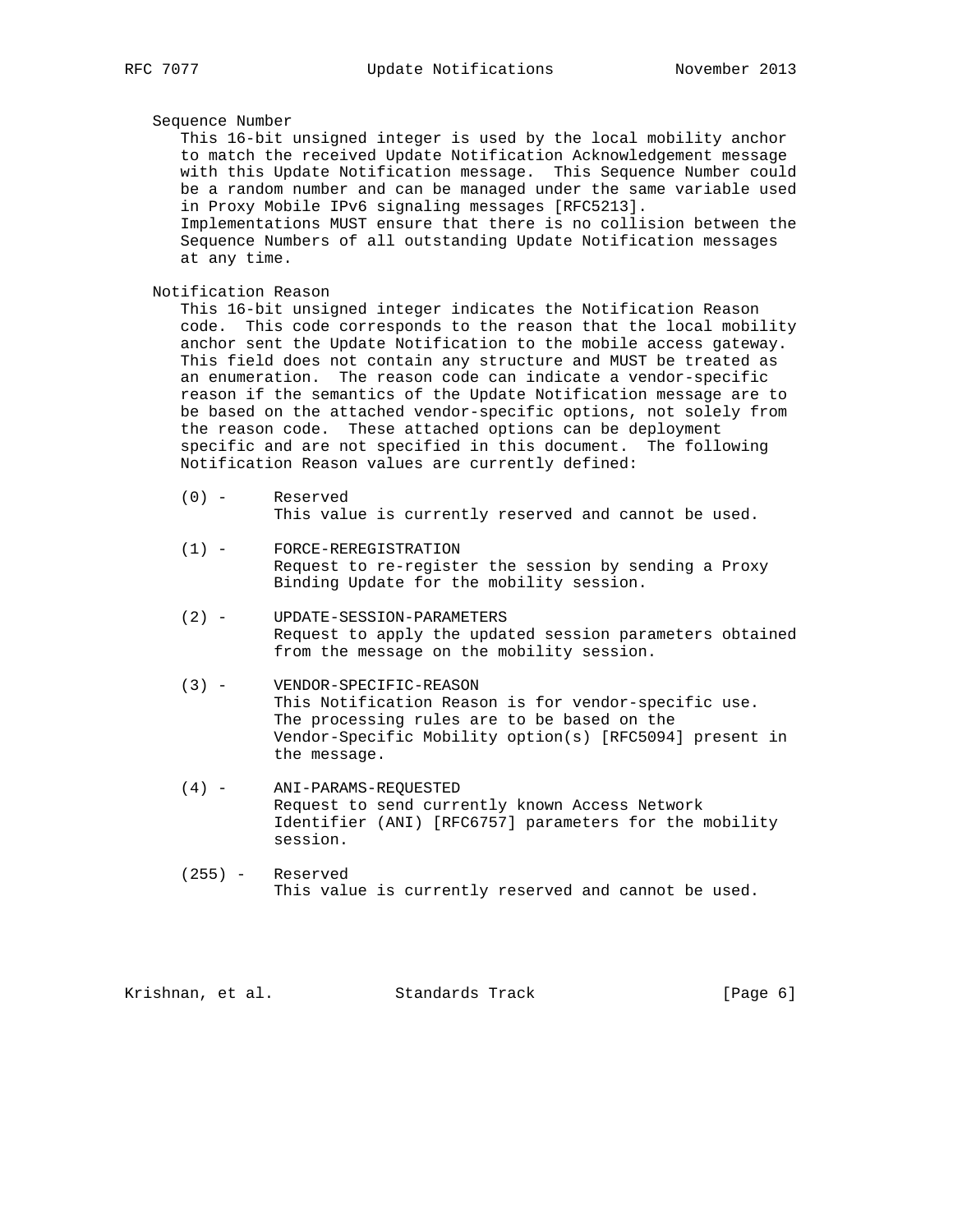### Acknowledgement Requested Flag ((A) Flag)

When this flag is set to a value of  $(1)$ , it is an indication that the local mobility anchor is requesting that the mobile access gateway send an Update Notification Acknowledgement message. When this flag is set to a value of (0), it is an indication that the local mobility anchor is not requesting any Update Notification Acknowledgement messages.

#### Retransmit Flag ((D) Flag)

 When this flag is set to a value of (1), it is an indication that the message is a retransmitted message and has the same Sequence Number and other message contents as in the previously sent message. The (D) flag is set for retransmitted request messages, to aid the reliable detection of duplicate requests at the receiver of the request message. It is set when originating requests that have not yet been acknowledged, as an indication of a possible duplicate due to a retransmission. This flag MUST be cleared when sending a request for the first time for a given Sequence Number; otherwise, the sender MUST set this flag.

#### Reserved

 This field is unused for now. The value MUST be initialized to 0 by the sender and MUST be ignored by the receiver.

Mobility Options

 This variable-length field is of such length that the complete Mobility Header is an integer multiple of 8 octets long; the Pad1 and PadN options [RFC6275] can be used for padding. This field contains zero or more TLV-encoded mobility options. Any of the Mobility Header options, including Vendor-Specific Mobility options [RFC5094], can be included here. The receiver MUST ignore and skip any options that it does not understand. These mobility options are used by the mobile access gateway to identify the specific binding for which the Update Notification message is sent.

# 4.2. Update Notification Acknowledgement (UPA)

 The Update Notification Acknowledgement is a Mobility Header message that has an MH Type value of 20. The mobile access gateway sends this message in order to acknowledge that it has received an Update Notification message with the (A) flag set and to indicate the status after processing the message.

Krishnan, et al. Standards Track [Page 7]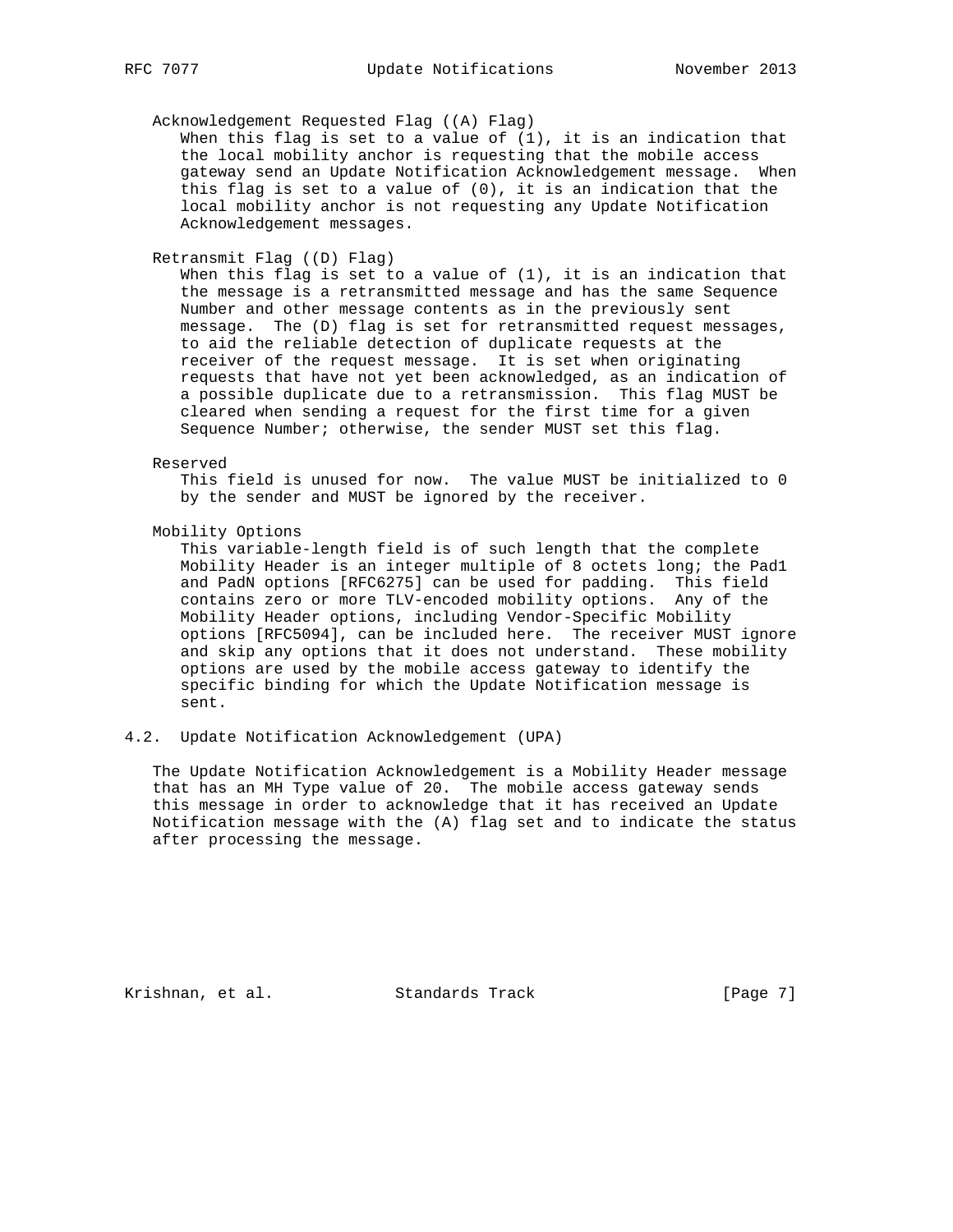The format of the Update Notification Acknowledgement message is as follows:

0  $1$  2 3 0 1 2 3 4 5 6 7 8 9 0 1 2 3 4 5 6 7 8 9 0 1 2 3 4 5 6 7 8 9 0 1 +-+-+-+-+-+-+-+-+-+-+-+-+-+-+-+-+ Sequence # +-+-+-+-+-+-+-+-+-+-+-+-+-+-+-+-+-+-+-+-+-+-+-+-+-+-+-+-+-+-+-+-+ | Status Code | Reserved | +-+-+-+-+-+-+-+-+-+-+-+-+-+-+-+-+-+-+-+-+-+-+-+-+-+-+-+-+-+-+-+-+ | | . . . Mobility options . . . | | +-+-+-+-+-+-+-+-+-+-+-+-+-+-+-+-+-+-+-+-+-+-+-+-+-+-+-+-+-+-+-+-+

Figure 4: Update Notification Acknowledgement Message

Sequence Number

 This 16-bit unsigned integer is copied from the Update Notification message and is used for matching the Update Notification Acknowledgement message with the Update Notification message.

### Status Code

 This 8-bit unsigned integer indicates the status code and specifies the result of the processing of the Update Notification message. Status codes between 0 and 127 signify successful processing of the Update Notification message, and codes between 128 and 255 signify that an error occurred during processing of the Update Notification message. The following status code values are currently defined:

# (0) - SUCCESS The mobile access gateway successfully processed the received Update Notification message.

- (128) FAILED-TO-UPDATE-SESSION-PARAMETERS The mobile access gateway was not able to apply the session parameters sent by the local mobility anchor in the Update Notification message.
- (129) MISSING-VENDOR-SPECIFIC-OPTION The received Update Notification message does not have the required Vendor-Specific Mobility option(s) needed for handling the message.

Krishnan, et al. Standards Track [Page 8]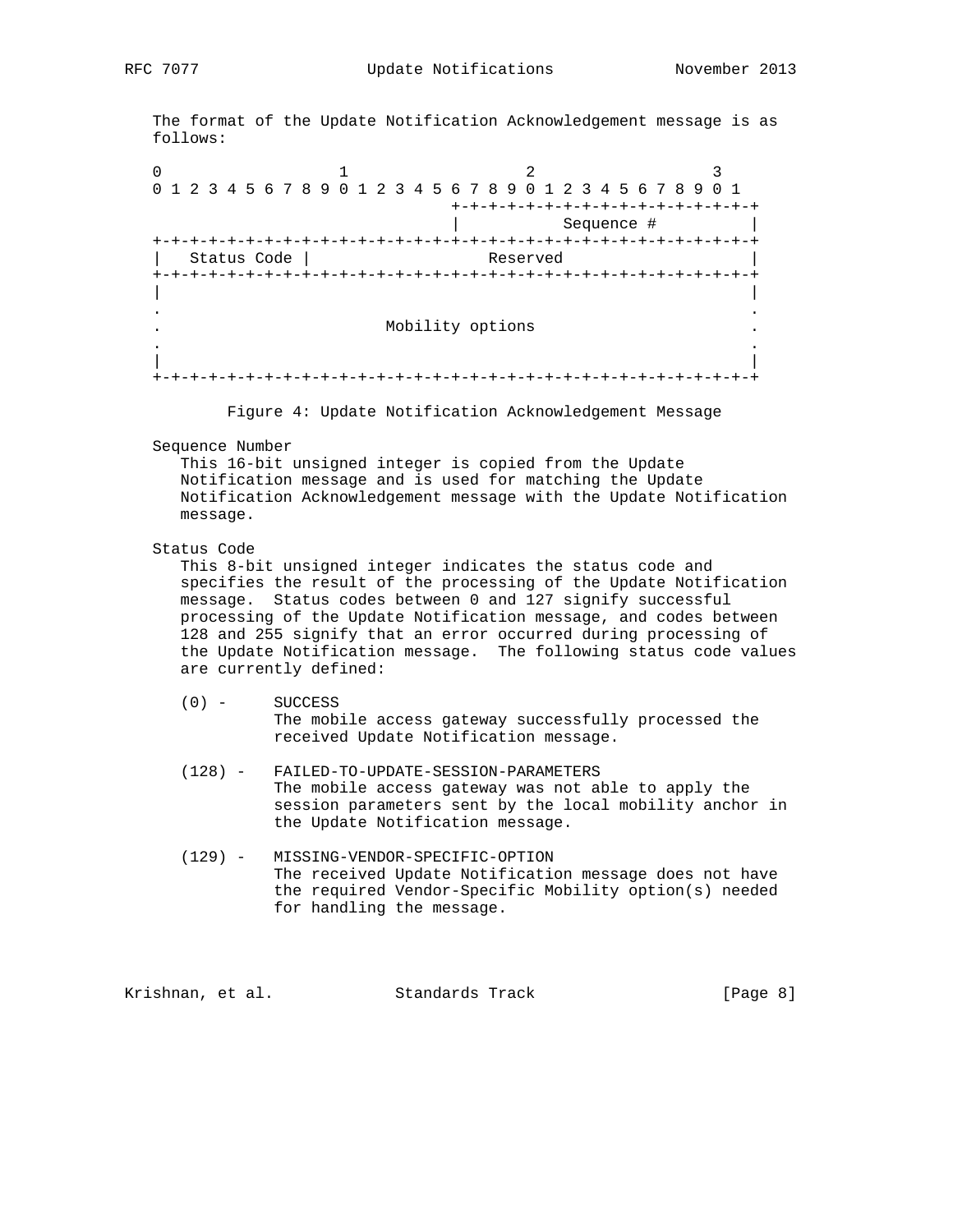Reserved

 This field is unused for now. The value MUST be initialized to 0 by the sender and MUST be ignored by the receiver.

Mobility Options

 This variable-length field is of such length that the complete Mobility Header is an integer multiple of 8 octets long; the Pad1 and PadN options [RFC6275] can be used for padding. This field contains zero or more TLV-encoded mobility options. Any of the Mobility Header options, including Vendor-Specific Mobility options [RFC5094], can be included here. The receiver MUST ignore and skip any options that it does not understand. These mobility options are used by the mobile access gateway to identify the specific binding for which the Update Notification Acknowledgement message is sent.

- 5. LMA Considerations
	- o The local mobility anchor sends the Update Notification message in response to a condition that is specified in the Notification Reason field. The Notification Reason field in the Update Notification message MUST be set to a specific value that identifies the reason for which the Update Notification message is being sent. The Notification Reason, based on the chosen value, may require a specific action that the mobile access gateway needs to perform (for example, requiring re-registration of a mobility session).
	- o The Update Notification message MUST include either the Mobile Node Identifier option [RFC4283] or the Mobile Node Group Identifier option [RFC6602].
		- \* If the Mobile Node Identifier option is present, it indicates that the Update Notification message is sent for that specific mobility session.
		- \* If the Mobile Node Group Identifier option is present, it indicates that the Update Notification message is sent for the set of mobility sessions identified by the Group Identifier. The Group Identifier is negotiated as part of the initial Proxy Mobile IPv6 signaling. If the Group Identifier is not negotiated in the initial Proxy Mobile IPv6 signaling, a value of (1) for the Group Identifier can always be used. The Group Identifier value of (1) identifies all the mobility sessions established between that local mobility anchor and the mobile access gateway.

Krishnan, et al. Standards Track [Page 9]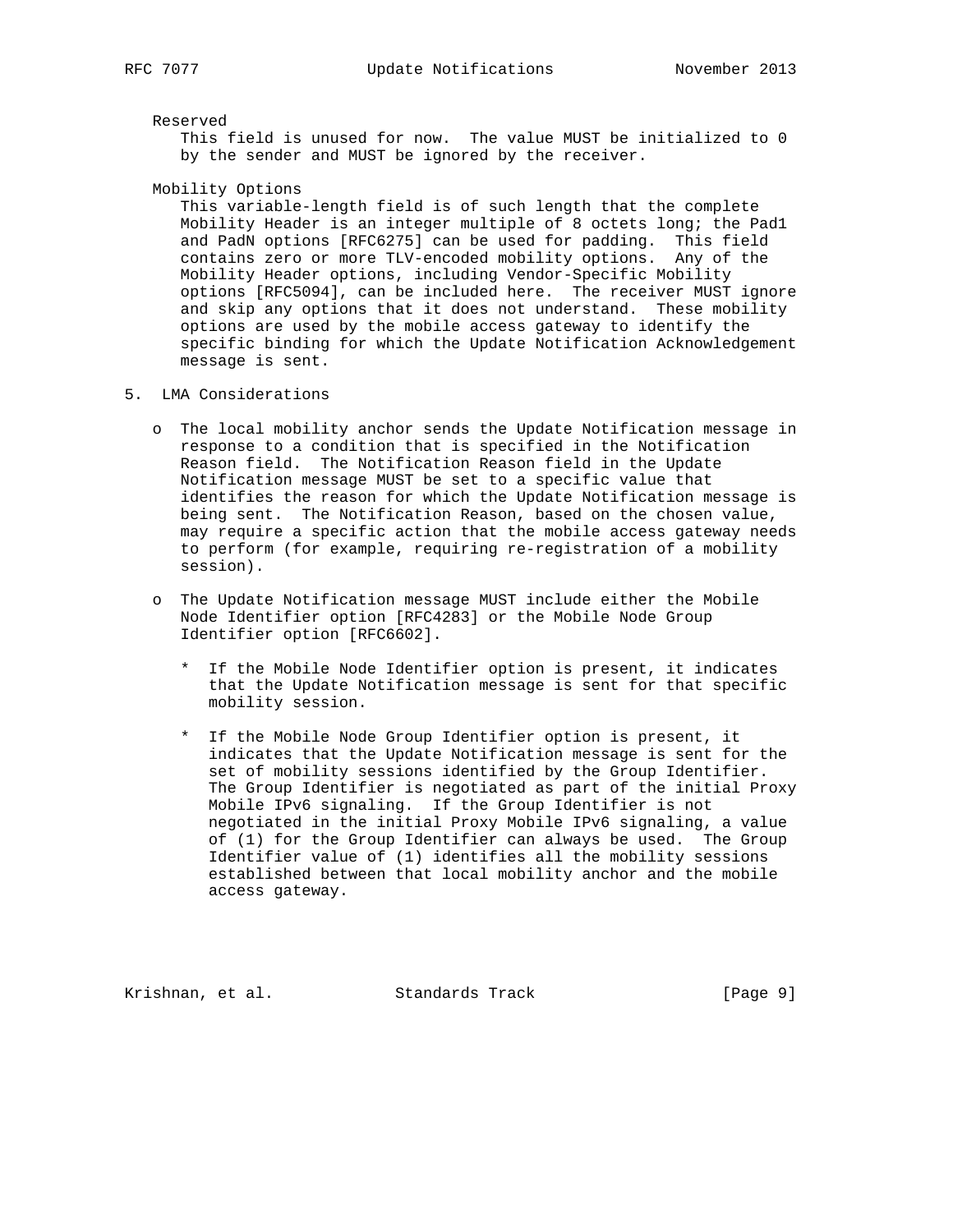- o The Update Notification message MAY contain a modified session parameter in the form of a mobility option (e.g., an IPv4 traffic offload option or a QoS option), so the mobile access gateway can apply them on the identified mobility session.
- 5.1. Constructing the Update Notification Message

 The local mobility anchor, when sending the Update Notification message to the mobile access gateway, has to construct the message as specified below:

- o For requesting an Acknowledgement message and an indication about the result of processing the message from the mobile access gateway for the Update Notification message, the (A) flag in the Update Notification message MUST be set to a value of  $(1)$ ; otherwise, it MUST be set to a value of (0). However, if the Notification Reason is set to a value of (1) "FORCE-REREGISTRATION" or (4) "ANI-PARAMS-REQUESTED", then it is RECOMMENDED that the (A) flag be set to a value of (0). For certain general notifications that are informational in nature, the local mobility anchor may choose not to request acknowledgement for the Update Notification message.
- o The Sequence Number field of the message MUST be initialized to a random number and increased monotonically for subsequent messages. Once the Sequence Number hits the maximum value, it should be wrapped around to 0. Furthermore, if the message is a retransmission of a previously sent message, then the Sequence Number value is not changed.
- o When using IPv4 transport, the source address in the IPv4 header MUST be set to the local mobility anchor's IPv4 address (IPv4-LMAA), and the destination address in the IPv4 header MUST be set to the IPv4-Proxy-CoA (Care-of Address) of the mobile access gateway. The Mobility Header (without the IPv6 header) containing the Update Notification message is encapsulated in a UDP header with the destination port of 5436 [RFC5844]. If IPsec Encapsulating Security Payload (ESP) [RFC4303] is used to protect signaling, the packet is processed using transport mode ESP.
- o The format of the Update Notification message sent over IPv4 and protected using ESP is shown below:

 IPv4 header (src=IPv4-LMAA, dst=IPv4-Proxy-CoA) ESP header (in transport mode) UDP header (sport=5436, dport=5436) Mobility Header (Update Notification) (one or more Mobility Header options)

Krishnan, et al. Standards Track [Page 10]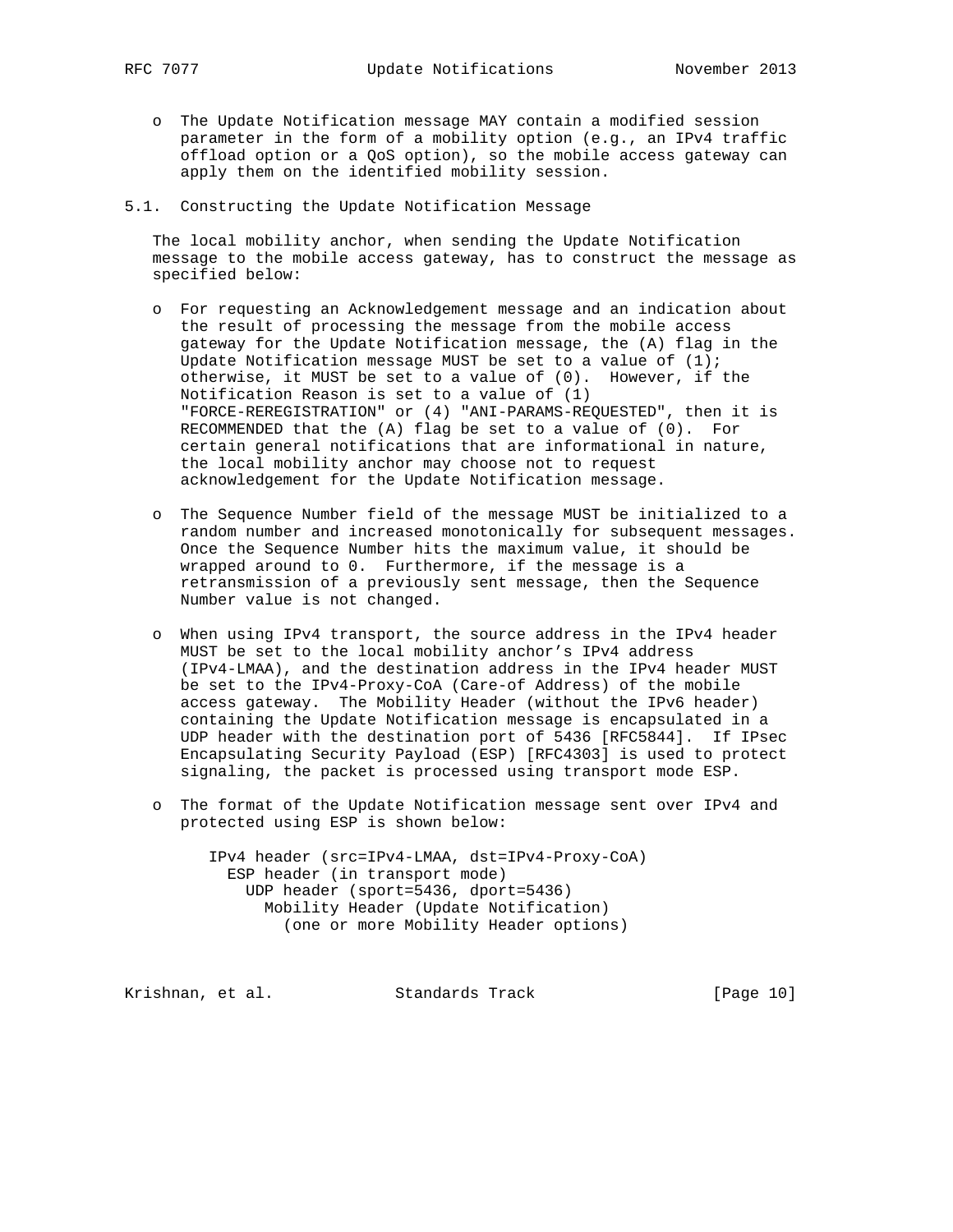- o When using IPv6 transport, the source address in the IPv6 header MUST be set to the local mobility anchor's IPv6 address (LMAA). The destination address in the IPv6 header MUST be set to the Proxy-CoA of the mobile access gateway. The Mobility Header is part of the IPv6 headers.
- o The format of the Update Notification message sent over IPv6 and protected using ESP is shown below:

 IPv6 header (src=LMAA, dst=Proxy-CoA) Mobility Header (Update Notification) ESP header (in transport mode) (one or more Mobility Header options)

- 5.2. Receiving the Update Notification Acknowledgement Message
	- o If the local mobility anchor does not receive an Update Notification Acknowledgement message from the mobile access gateway for the Update Notification message with the (A) flag set, then the local mobility anchor MUST retransmit the message. The related considerations are as follows:
		- \* When retransmitting an Update Notification message, the Sequence Number value and other message contents MUST be the same as in the original message. The (D) flag in the message MUST be set to a value of (1).
		- \* There MUST be a minimum delay of MIN\_DELAY\_BETWEEN\_UPDATE\_NOTIFICATION\_REPLAY (Section 7), with a default value of 1000 milliseconds, between two retransmit messages.
		- \* The message MUST be retransmitted up to the number of times defined by the configuration variable MAX\_UPDATE\_NOTIFICATION\_RETRANSMIT\_COUNT (Section 7), with a default value of (1). If there is no Update Notification Acknowledgement message after the retransmission count reaches the value defined by the configuration variable MAX\_UPDATE\_NOTIFICATION\_RETRANSMIT\_COUNT, then the message MUST be discarded, and the event SHOULD be logged.
	- o If the local mobility anchor receives a Binding Error message with the Status field set to 2 as described in [RFC6275], this indicates that the mobile access gateway does not support the Update Notification message, and hence the local mobility anchor MUST NOT send any further Update Notification messages to that mobile access gateway unless an administrative action is taken.

Krishnan, et al. Standards Track [Page 11]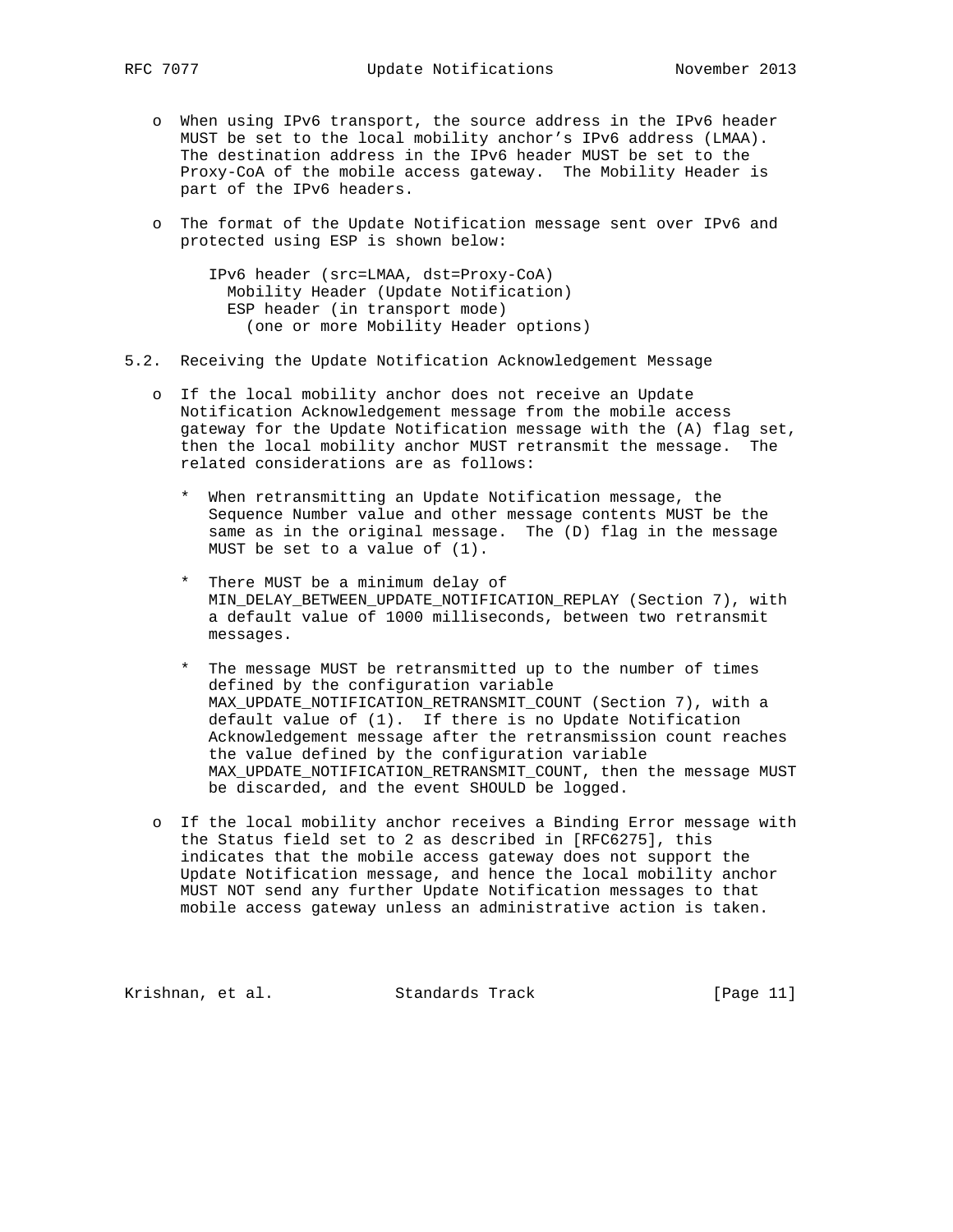- o When receiving an Update Notification Acknowledgement message, the local mobility anchor MUST verify the Mobility Header as described in Section 9.2 of [RFC6275]. If the packet is dropped due to failure of any of the Mobility Header test checks, the local mobility anchor MUST follow the processing rules as described in Section 9.2 of [RFC6275].
- o Upon receiving the Update Notification Acknowledgement message, the local mobility anchor MUST verify that the received message is protected by the security association that is being used to protect the other signaling messages between those two peers. For example, if the Proxy Binding Update and Proxy Binding Acknowledgement messages are protected using an IPsec security association [RFC4301], then the Update Notification Acknowledgement message MUST have the IPsec protection with the currently established IPsec security association that is being used for protecting the other Proxy Mobile IPv6 signaling messages.
- o If the local mobility anchor receives an Update Notification Acknowledgement message with a failure status and a value of 128 or greater, then it SHOULD log an error.
- o If the Sequence Number in the received Update Notification Acknowledgement message does not match any of the Update Notification messages that the local mobility anchor sent, then the message MUST be discarded, and the message should be logged.
- o If the local mobility anchor receives an Update Notification Acknowledgement message from the mobile access gateway for an Update Notification message that did not have the (A) flag set, the local mobility anchor MUST process the received message in the same way as a response to an Update Notification message with the (A) flag set.
- 6. MAG Considerations
- 6.1. Receiving the Update Notification Message
	- o When receiving an Update Notification message, the mobile access gateway MUST verify the Mobility Header as described in Section 9.2. of [RFC6275]. If the packet is dropped due to failure of any of the Mobility Header test checks, the mobile access gateway MUST follow the processing rules as described in Section 9.2 of [RFC6275].

Krishnan, et al. Standards Track [Page 12]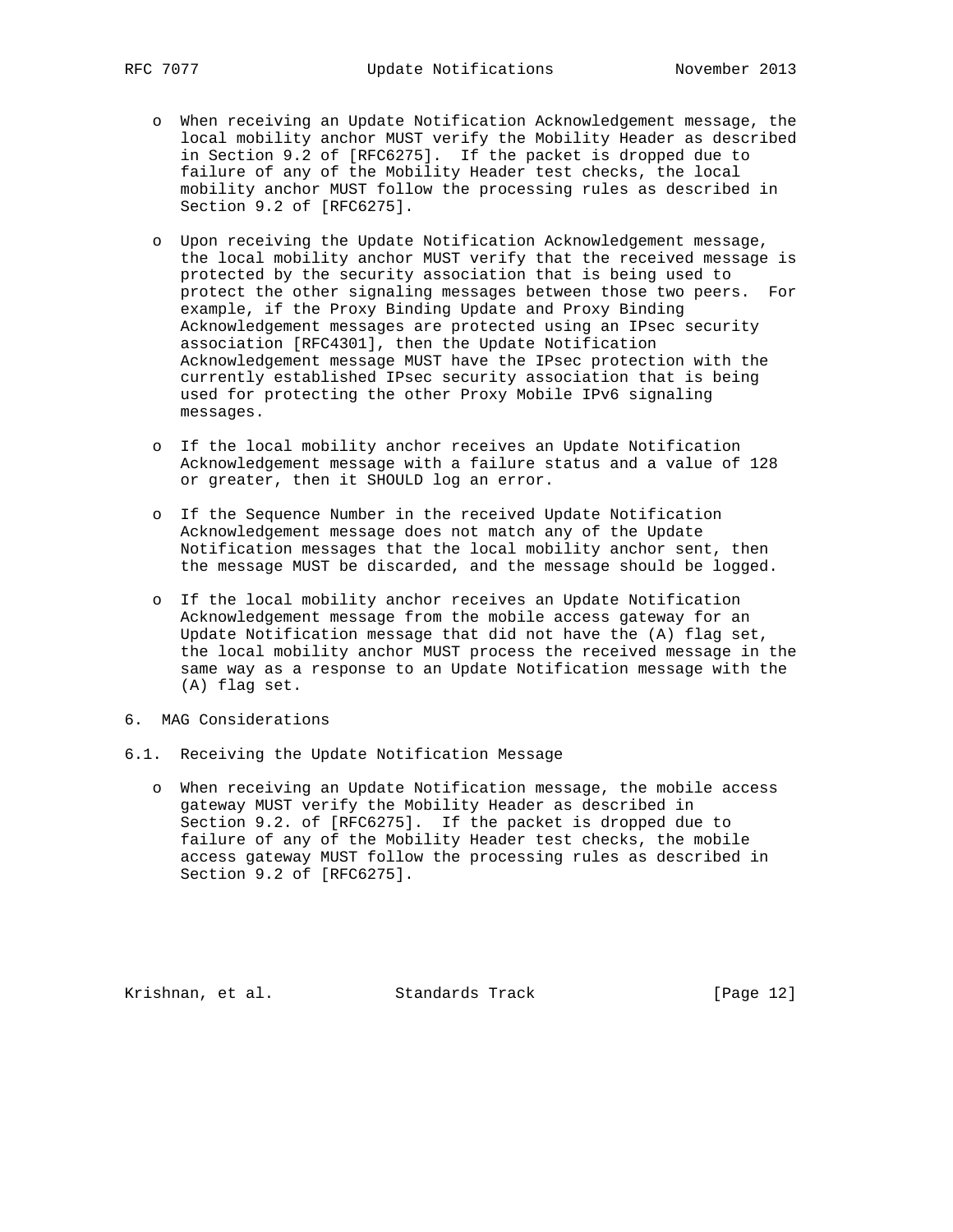- o Upon receiving the Update Notification message, the mobile access gateway MUST verify that the received packet is protected by the security association that is being used to protect the other signaling messages between those two peers. For example, if the Proxy Binding Update and Proxy Binding Acknowledgement messages are protected using an IPsec security association, then the Update Notification message MUST have the IPsec protection with the currently established IPsec security association that is being used for protecting the other Proxy Mobile IPv6 signaling messages.
- o If the received Update Notification message is a retransmission of a previously received message, as identified by the Sequence Number, then the mobile access gateway MUST NOT handle the message as a new request. The (D) flag is used as an indication of a retransmitted request, e.g., due to lost messages or the local mobility anchor not seeing the requested update actions. If the mobile access gateway has not seen the (potentially lost) initial request message, it MUST treat the received Update Notification message (with the (D) flag set) as an initial request and continue processing based on that. If the mobile access gateway detects that the request is a retransmission based on the (D) flag and the Sequence Number, then it SHOULD redo the requested update action, e.g., when the Acknowledgement Requested ((A)) flag is not set. The mobile access gateway MUST always respond to the retransmitted request if the (A) flag is set.
- o Upon accepting the Update Notification message, the mobile access gateway MUST process the message and perform the actions based on the Notification Reason.
	- \* If the (A) flag in the message is set to a value of (1), the mobile access gateway MUST send an Update Notification Acknowledgement message with the status code field set based on the result of processing the Update Notification message.
	- \* If the Notification Reason is set to a value of (1) "FORCE-REREGISTRATION", then the mobile access gateway MUST send a Proxy Binding Update message to the local mobility anchor and obtain the updated session parameters for that mobility session.
	- \* If the Notification Reason is set to a value of (2) "UPDATE-SESSION-PARAMETERS", then the mobile access gateway MUST apply the session parameters that are obtained from the Update Notification message in the form of mobility options.

Krishnan, et al. Standards Track [Page 13]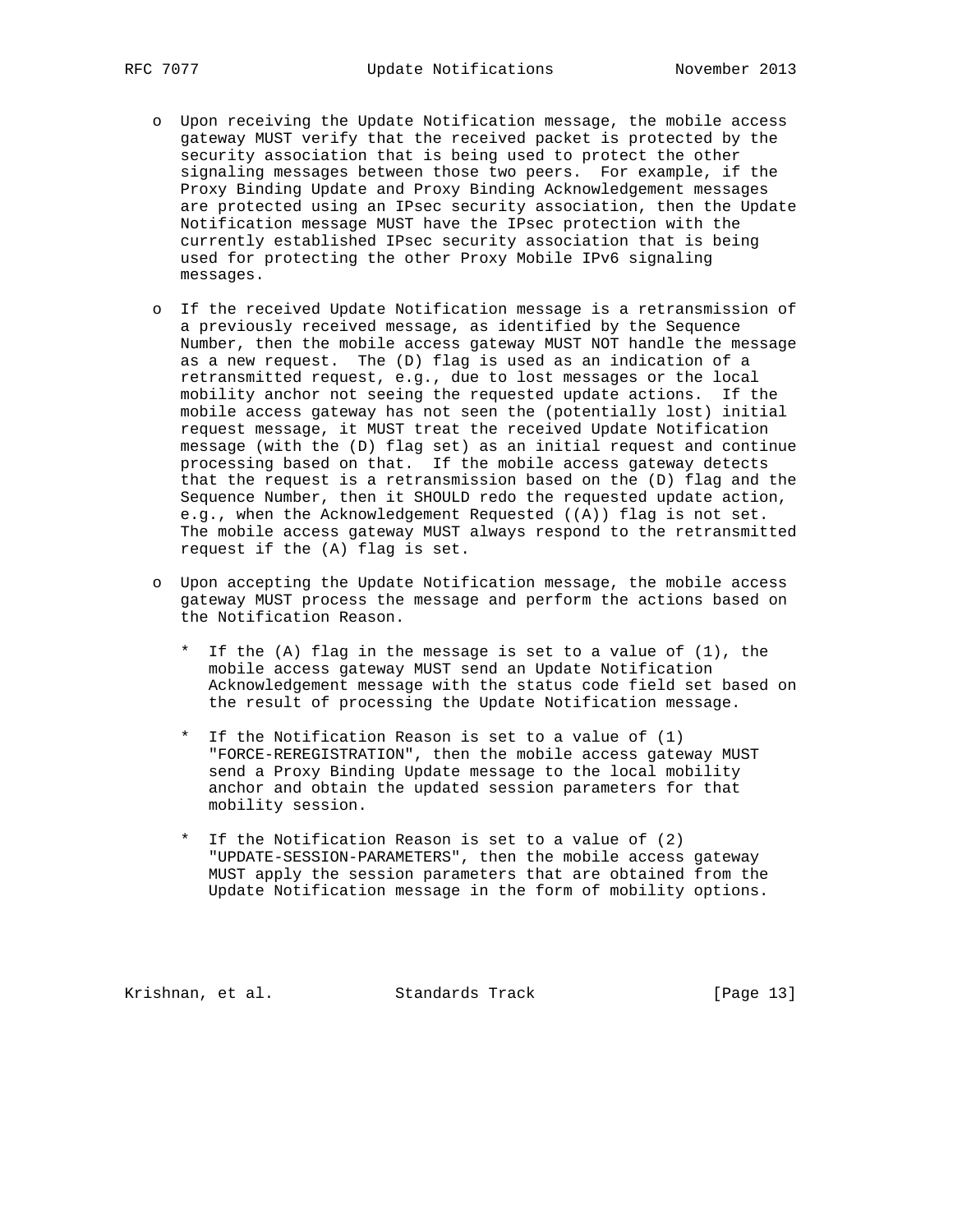However, if the mobile access gateway is unable to apply the received session parameters, then the mobile access gateway MUST apply the following considerations:

- + If the received Update Notification message has the (A) flag in the message set to a value of (0), then the mobile access gateway MUST drop the received Update Notification message and log the error.
- + If the received Update Notification message has the (A) flag in the message set to a value of  $(1)$ , then the mobile access gateway MUST send an Update Notification Acknowledgement message with a status code value of 128 (FAILED-TO-UPDATE-SESSION-PARAMETERS).
- \* If the Notification Reason is set to a value of (3) "VENDOR-SPECIFIC-REASON", then the mobile access gateway MUST apply the considerations related to handling of the Vendor-Specific Mobility option [RFC5094] that is carried in the Update Notification message. However, if there is no Vendor-Specific Mobility option present in the message, the mobile access gateway MUST apply the following considerations:
	- + If the received Update Notification message has the (A) flag in the message set to a value of (0), then the mobile access gateway MUST drop the received Update Notification message and log the error.
	- + If the received Update Notification message has the (A) flag in the message set to a value of  $(1)$ , then the mobile access gateway MUST send an Update Notification Acknowledgement message with a status code value of 129 (MISSING-VENDOR-SPECIFIC-OPTION).
- \* If the Notification Reason is set to a value of (4) "ANI-PARAMS-REQUESTED", then the mobile access gateway MUST send a Proxy Binding Update message to the local mobility anchor with the Access Network Identifier option [RFC6757]. The Access Network Identifier option MUST reflect the current access network parameters for that mobility session as known to the mobile access gateway at the time of sending the Proxy Binding Update message.
- \* For other Notification Reason values not reserved by this document, the processing required on the mobile access gateway is out of scope for this document and will be specified for each Notification Reason defined by other documents.

Krishnan, et al. Standards Track [Page 14]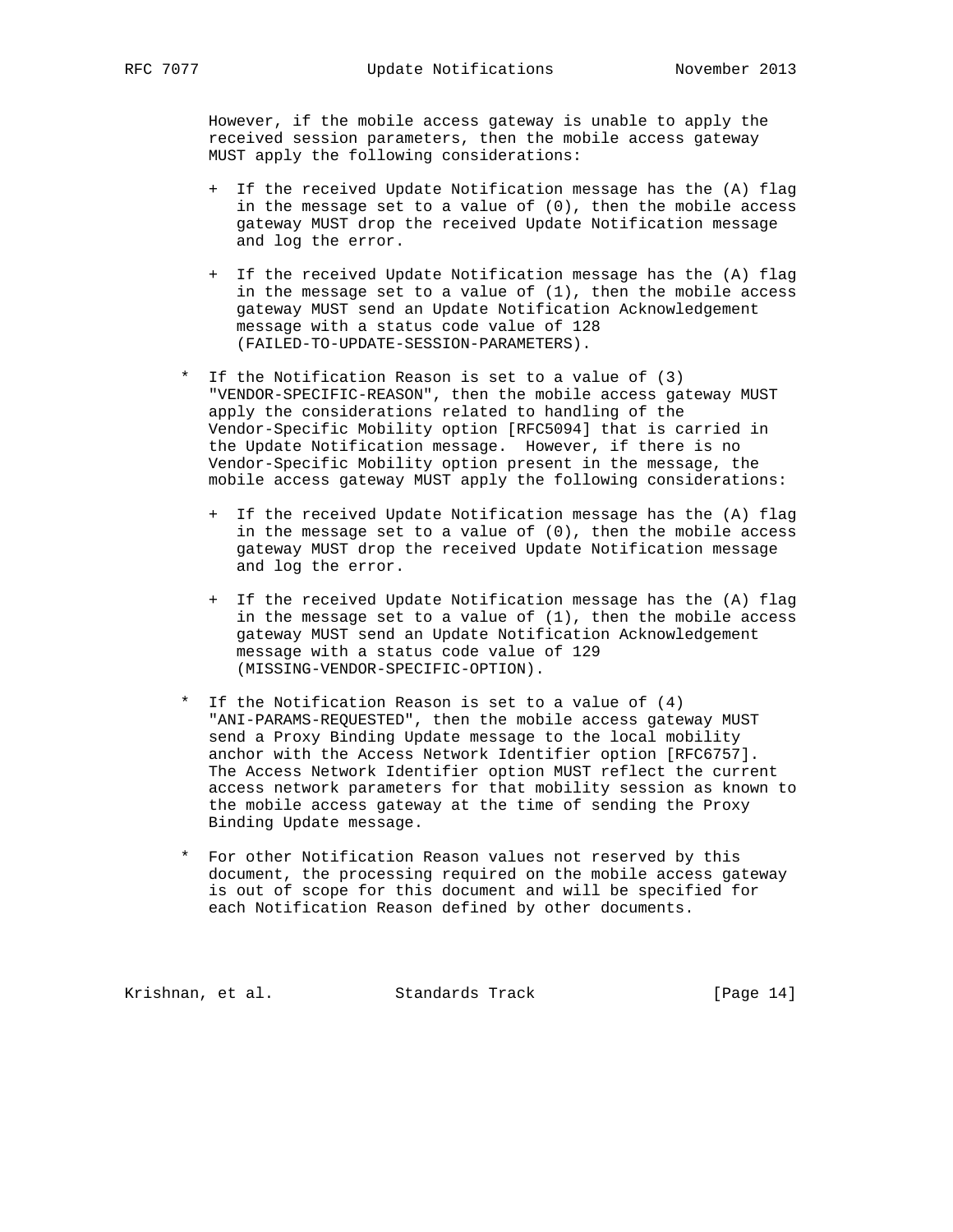6.2. Constructing the Update Notification Acknowledgement Message

 The mobile access gateway, when sending the Update Notification Acknowledgement message to the local mobility anchor, has to construct the message as specified below:

- o The Sequence Number MUST be the same as the Sequence Number from the received Update Notification message.
- o The Status field of the Update Notification message MUST be set to a value that reflects the status of the processing of the Update Notification request. A value of 0 (SUCCESS) indicates that the handling of the Update Notification message was successful.
- o The Update Notification Acknowledgement message MUST contain either the Mobile Node Identifier option or the Mobile Node Group Identifier option, copied from the Update Notification message. Furthermore, the mobile access gateway MAY include other Mobility Header options.
- o The source address in the IP header of the Update Notification Acknowledgement message MUST be set to the destination IP address of the received Update Notification message.
- o The destination address in the IP header of the Update Notification Acknowledgement message MUST be set to the source address of the received Update Notification message.
- o If IPsec ESP is used to protect signaling, the packet is processed using transport mode ESP.
- o The format of the Update Notification Acknowledgement message sent over IPv4 and protected using ESP is shown below:

 IPv4 header (src=IPv4-Proxy-CoA, dst=IPv4-LMAA) ESP header (in transport mode) UDP header (sport=5436, dport=5436) Mobility Header (Update Notification Acknowledgement) (one or more Mobility Header options)

 o The format of the Update Notification Acknowledgement message sent over IPv6 and protected using ESP is shown below:

 IPv6 header (src=Proxy-CoA, dst=LMAA) Mobility Header (Update Notification Acknowledgement) ESP header (in transport mode) (one or more Mobility Header options)

Krishnan, et al. Standards Track [Page 15]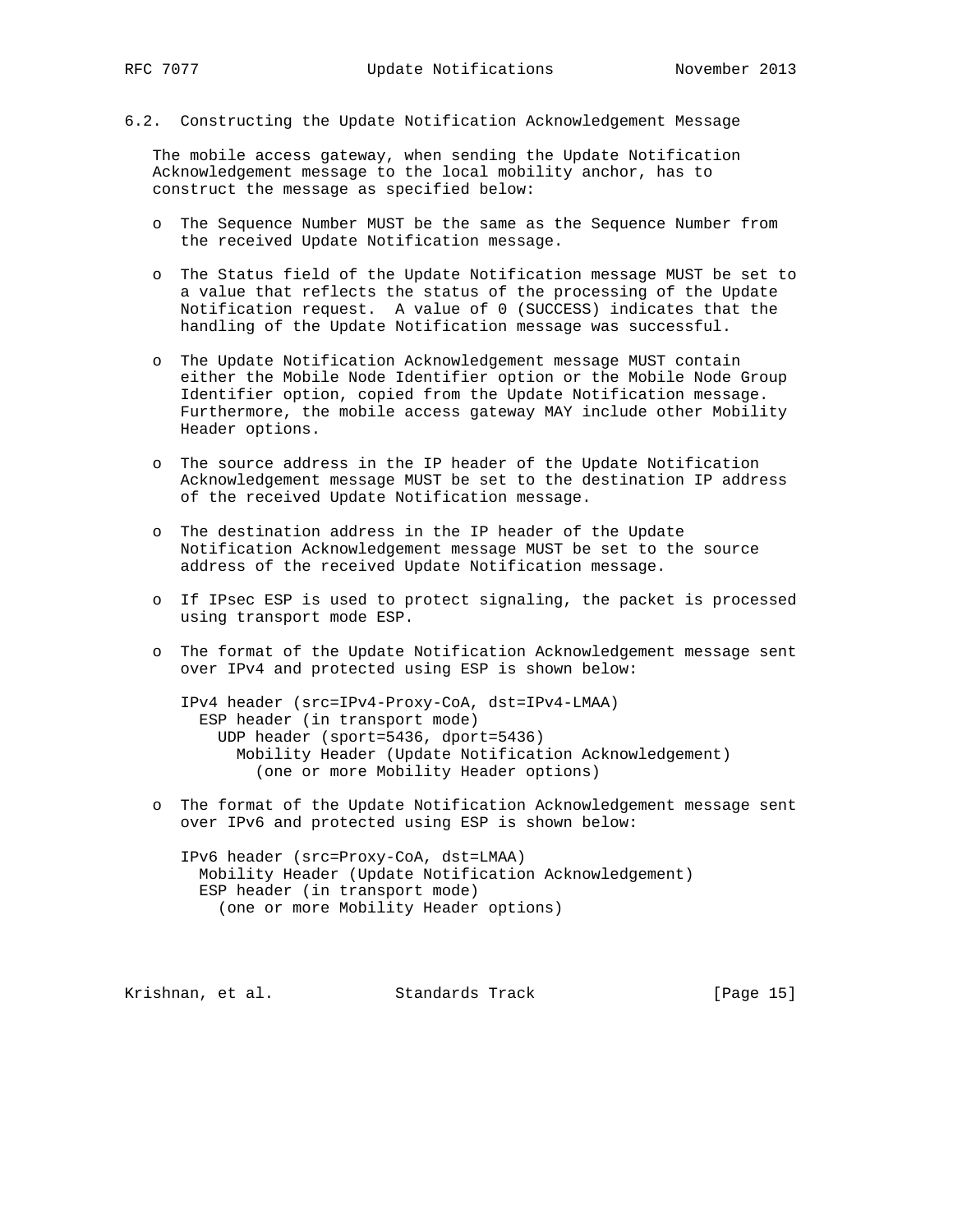### 7. Protocol Configuration Variables

 This specification defines the following configuration variables that control the Update Notification feature.

 The mobility entities, the local mobility anchor, and the mobile access gateway have to allow these variables to be configured by the system management. The configured values for these protocol variables have to survive server reboots and service restarts.

#### MAX\_UPDATE\_NOTIFICATION\_RETRANSMIT\_COUNT

 This variable specifies the maximum number of times a local mobility anchor can retransmit an Update Notification message before it receives an Update Notification Acknowledgement message. The default value for this parameter is 1. The suggested range of configured values for this variable is between 0 and 5.

#### MIN\_DELAY\_BETWEEN\_UPDATE\_NOTIFICATION\_REPLAY

 This variable specifies the minimum delay in seconds before an Update Notification message is retransmitted. The default value for this parameter is 1000 milliseconds. The suggested range of configured values for this variable is between 500 and 5000 milliseconds.

### 8. Security Considerations

 The Update Notification protocol described in this specification is for use between a local mobility anchor and a mobile access gateway. This specification defines two new Mobility Header messages: Update Notification messages and Update Notification Acknowledgement messages. These Mobility Header messages are to be protected using the same security mechanism that is used for protecting the Proxy Mobile IPv6 signaling messages exchanged between a given local mobility anchor and mobile access gateway.

 If IPsec is used, the IPsec security association that is used for protecting the Proxy Binding Update and Proxy Binding Acknowledgement also needs to be used for protecting Update Notification and Update Notification Acknowledgement messages. A Proxy Mobile IPv6 implementation and the IPsec layer are typically able to communicate with each other through an implementation-specific interface, for example, to exchange configuration and notification information.

 The traffic selectors associated with the Security Policy Database (SPD) entry for protecting Proxy Binding Update and Proxy Binding Acknowledgement messages (Section 4.2 of [RFC5213]) have to be

Krishnan, et al. Standards Track [Page 16]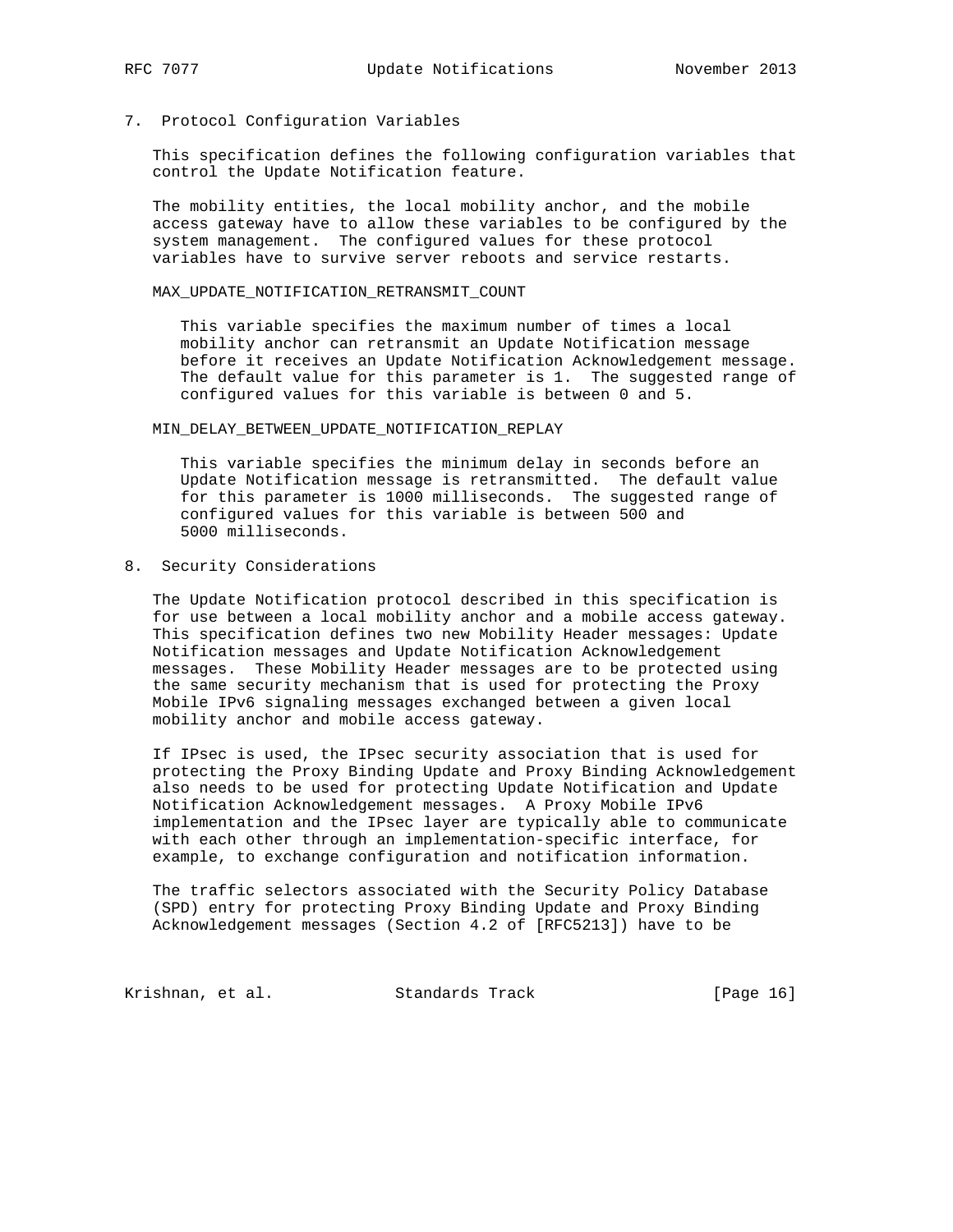extended to include the Mobility Header Type values 19 and 20, which have been allocated for Update Notification and Update Notification Acknowledgement messages, respectively. Furthermore, any time there is rekeying of the IPsec security association between the mobile access gateway and the local mobility anchor, the newly established IPsec security association will be used for protecting the Update Notification and Update Notification Acknowledgement messages.

### 9. Acknowledgements

 The authors would like to thank Basavaraj Patil, Rajeev Koodli, Lionel Morand, Itsuma Tanaka, Rajesh Pazhyannur, Carlos Jesus Bernardos Cano, John Kaippallimalil, Brian Haberman, and other members of the NETEXT working group for all the comments and discussions on the document.

 The authors would like to thank Barry Leiba, Robert Sparks, Carlos Pignataro, Benoit Claise, Stephen Farrell, and Jari Arkko for their inputs to the document as part of the IESG review process.

#### 10. IANA Considerations

IANA has taken the following actions.

- o This specification defines a new Mobility Header Type message, Update Notification. This Mobility Header message is described in Section 4.1. The type value 19 for this message has been allocated from the "Mobility Header Types - for the MH Type field in the Mobility Header" registry at <http://www.iana.org/assignments/mobility-parameters>.
- o This specification defines a new Mobility Header Type message, Update Notification Acknowledgement. This Mobility Header message is described in Section 4.2. The type value 20 for this message has been allocated from the "Mobility Header Types - for the MH Type field in the Mobility Header" registry at <http://www.iana.org/assignments/mobility-parameters>.
- o This specification defines a new registry for Notification Reasons. It is called the "Update Notification Reasons Registry". This registry has been created under the "Mobile IPv6 Parameters" registry at <http://www.iana.org/assignments/mobility-parameters>. The Notification Reason is a field in the Update Notification message (Section 4.1). The number space for the Notification Reason field needs to be managed by IANA, under the "Update Notification Reason Registry". This specification reserves the following type values. The allocation policy for this field is "Specification Required" [RFC5226].

Krishnan, et al. Standards Track [Page 17]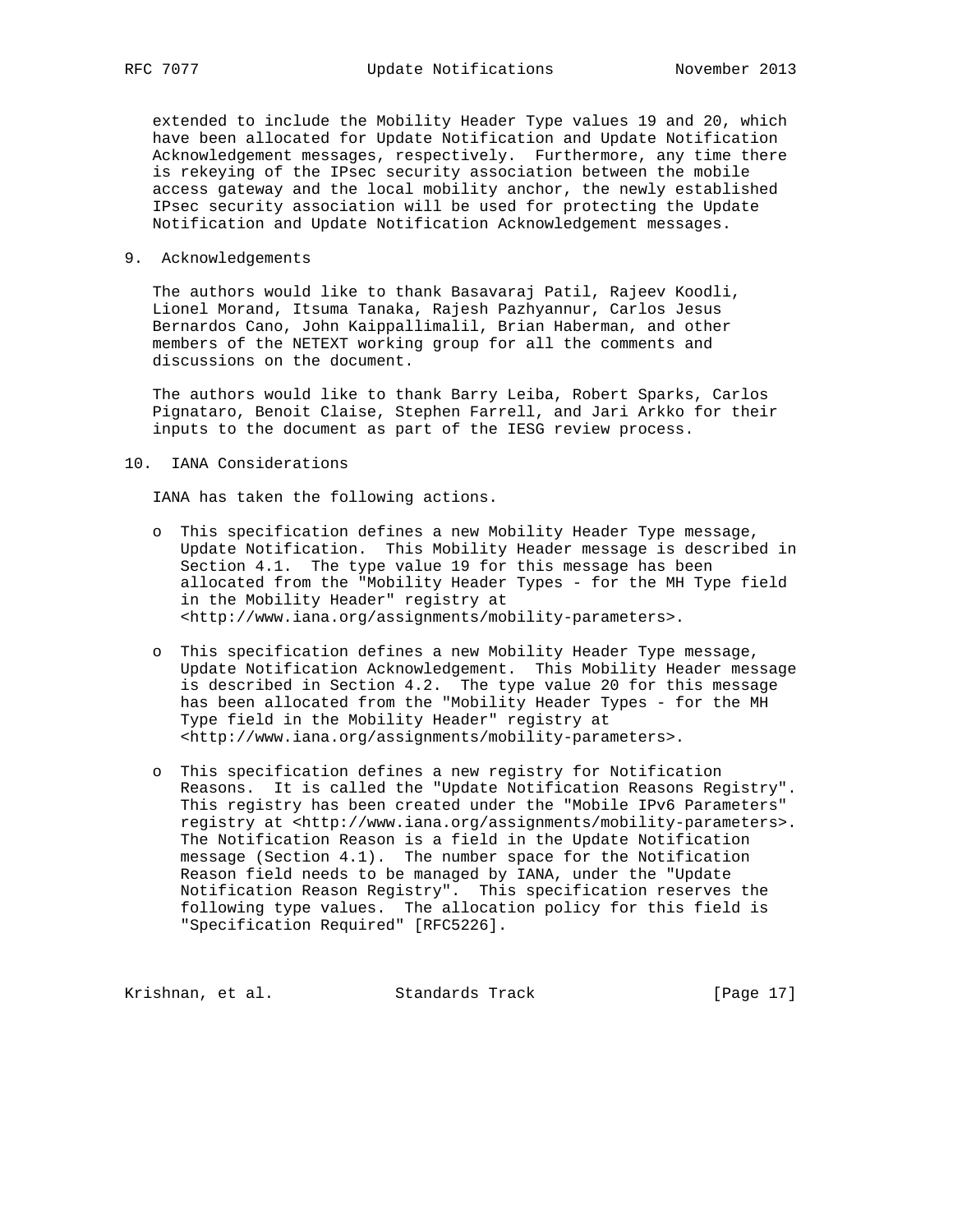| Value          | Description               | Reference |
|----------------|---------------------------|-----------|
|                | Reserved                  | [RFC7077] |
|                | FORCE-REREGISTRATION      | [RFC7077] |
| $\mathfrak{D}$ | UPDATE-SESSION-PARAMETERS | [RFC7077] |
|                | VENDOR-SPECIFIC-REASON    | [RFC7077] |
| 4              | ANI-PARAMS-REQUESTED      | [RFC7077] |
| 255            | Reserved                  | [RFC7077] |
|                |                           |           |

 o This specification defines a new registry for Status. It is called the "Update Notification Acknowledgement Status Registry". This registry has been created under the "Mobile IPv6 Parameters" registry at <http://www.iana.org/assignments/mobility-parameters>. The status is a field in the Update Notification Acknowledgement message (Section 4.2). The number space for the Status field needs to be managed by IANA, under the "Update Notification Acknowledgement Status Registry". This specification reserves the following type values. The allocation policy for this field is "Specification Required". Status codes between 0 and 127 signify successful processing of the Update Notification message, and codes between 128 and 255 signify that an error occurred during processing of the Update Notification message.

| Value | Description                                   | Reference |  |
|-------|-----------------------------------------------|-----------|--|
|       | ===========================<br><b>SUCCESS</b> | [RFC7077] |  |
| 128   | FAILED-TO-UPDATE-SESSION-PARAMETERS           | [RFC7077] |  |
| 129   | MISSING-VENDOR-SPECIFIC-OPTION                | [RFC7077] |  |
|       | =============================                 |           |  |

Krishnan, et al. Standards Track [Page 18]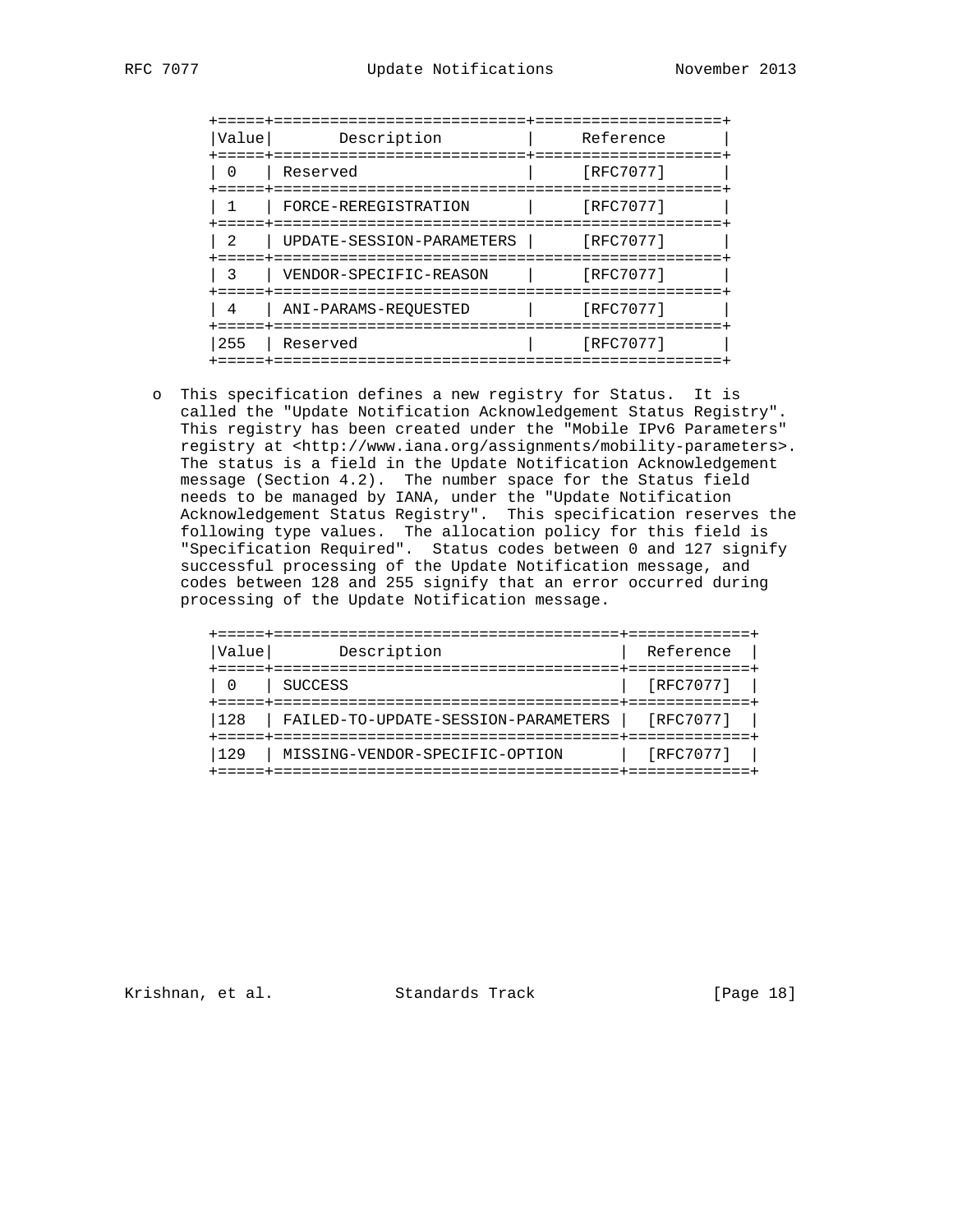# 11. References

- 11.1. Normative References
	- [RFC2119] Bradner, S., "Key words for use in RFCs to Indicate Requirement Levels", BCP 14, RFC 2119, March 1997.
	- [RFC4283] Patel, A., Leung, K., Khalil, M., Akhtar, H., and K. Chowdhury, "Mobile Node Identifier Option for Mobile IPv6 (MIPv6)", RFC 4283, November 2005.
	- [RFC5094] Devarapalli, V., Patel, A., and K. Leung, "Mobile IPv6 Vendor Specific Option", RFC 5094, December 2007.
	- [RFC5213] Gundavelli, S., Leung, K., Devarapalli, V., Chowdhury, K., and B. Patil, "Proxy Mobile IPv6", RFC 5213, August 2008.
	- [RFC5844] Wakikawa, R. and S. Gundavelli, "IPv4 Support for Proxy Mobile IPv6", RFC 5844, May 2010.
	- [RFC6275] Perkins, C., Johnson, D., and J. Arkko, "Mobility Support in IPv6", RFC 6275, July 2011.
	- [RFC6602] Abinader, F., Gundavelli, S., Leung, K., Krishnan, S., and D. Premec, "Bulk Binding Update Support for Proxy Mobile IPv6", RFC 6602, May 2012.
- 11.2. Informative References
	- [PMIPv6-FLOW-MOB] Bernardos, CJ., Ed., "Proxy Mobile IPv6 Extensions to Support Flow Mobility", Work in Progress, October 2013.

#### [PMIPv6-QoS]

 Liebsch, M., Seite, P., Yokota, H., Korhonen, J., and S. Gundavelli, "Quality of Service Option for Proxy Mobile IPv6", Work in Progress, November 2013.

- [RFC4301] Kent, S. and K. Seo, "Security Architecture for the Internet Protocol", RFC 4301, December 2005.
- [RFC4303] Kent, S., "IP Encapsulating Security Payload (ESP)", RFC 4303, December 2005.
- [RFC5226] Narten, T. and H. Alvestrand, "Guidelines for Writing an IANA Considerations Section in RFCs", BCP 26, RFC 5226, May 2008.

Krishnan, et al. Standards Track [Page 19]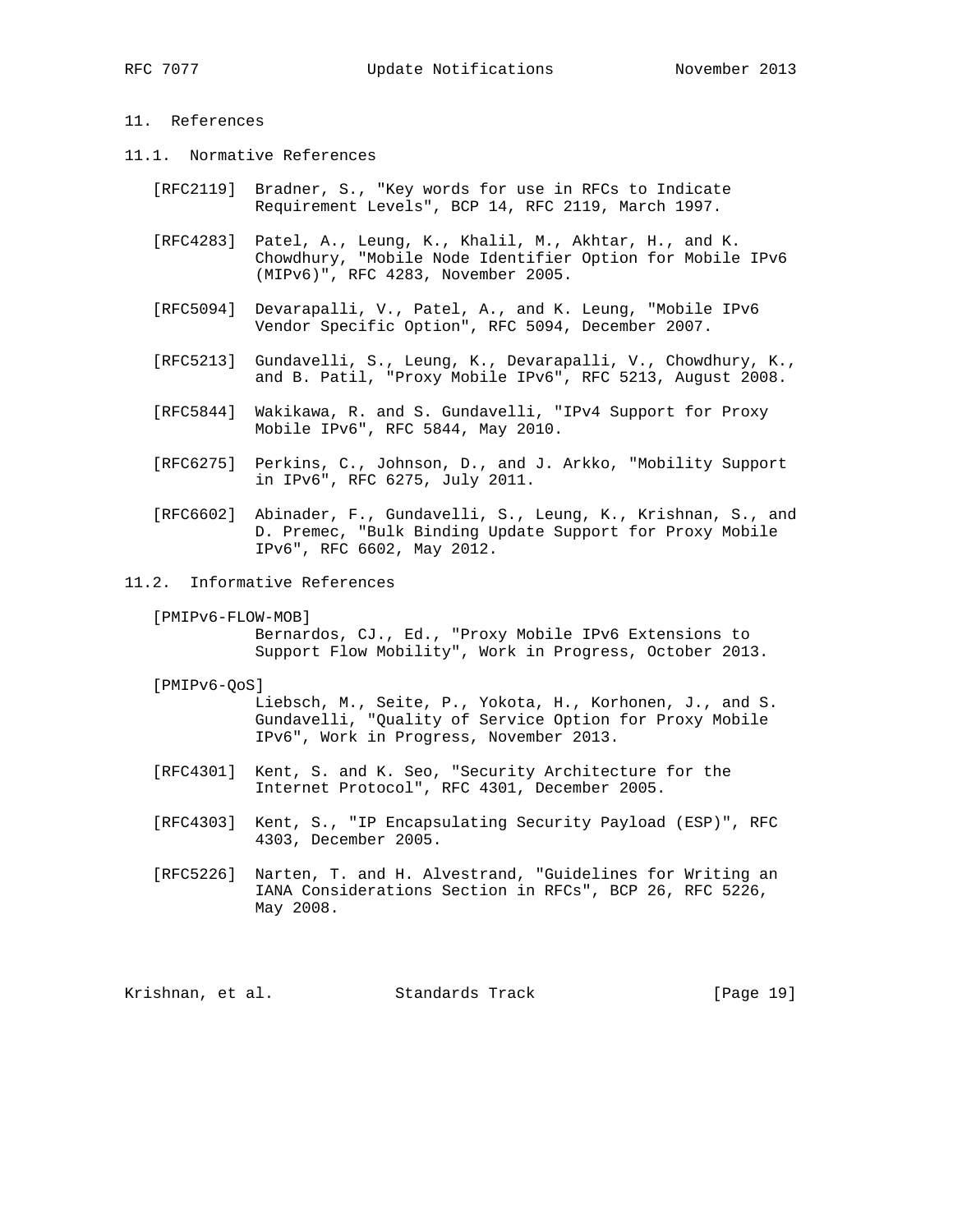- [RFC5846] Muhanna, A., Khalil, M., Gundavelli, S., Chowdhury, K., and P. Yegani, "Binding Revocation for IPv6 Mobility", RFC 5846, June 2010.
- [RFC5847] Devarapalli, V., Koodli, R., Lim, H., Kant, N., Krishnan, S., and J. Laganier, "Heartbeat Mechanism for Proxy Mobile IPv6", RFC 5847, June 2010.
- [RFC6757] Gundavelli, S., Korhonen, J., Grayson, M., Leung, K., and R. Pazhyannur, "Access Network Identifier (ANI) Option for Proxy Mobile IPv6", RFC 6757, October 2012.
- [RFC6909] Gundavelli, S., Zhou, X., Korhonen, J., Feige, G., and R. Koodli, "IPv4 Traffic Offload Selector Option for Proxy Mobile IPv6", RFC 6909, April 2013.